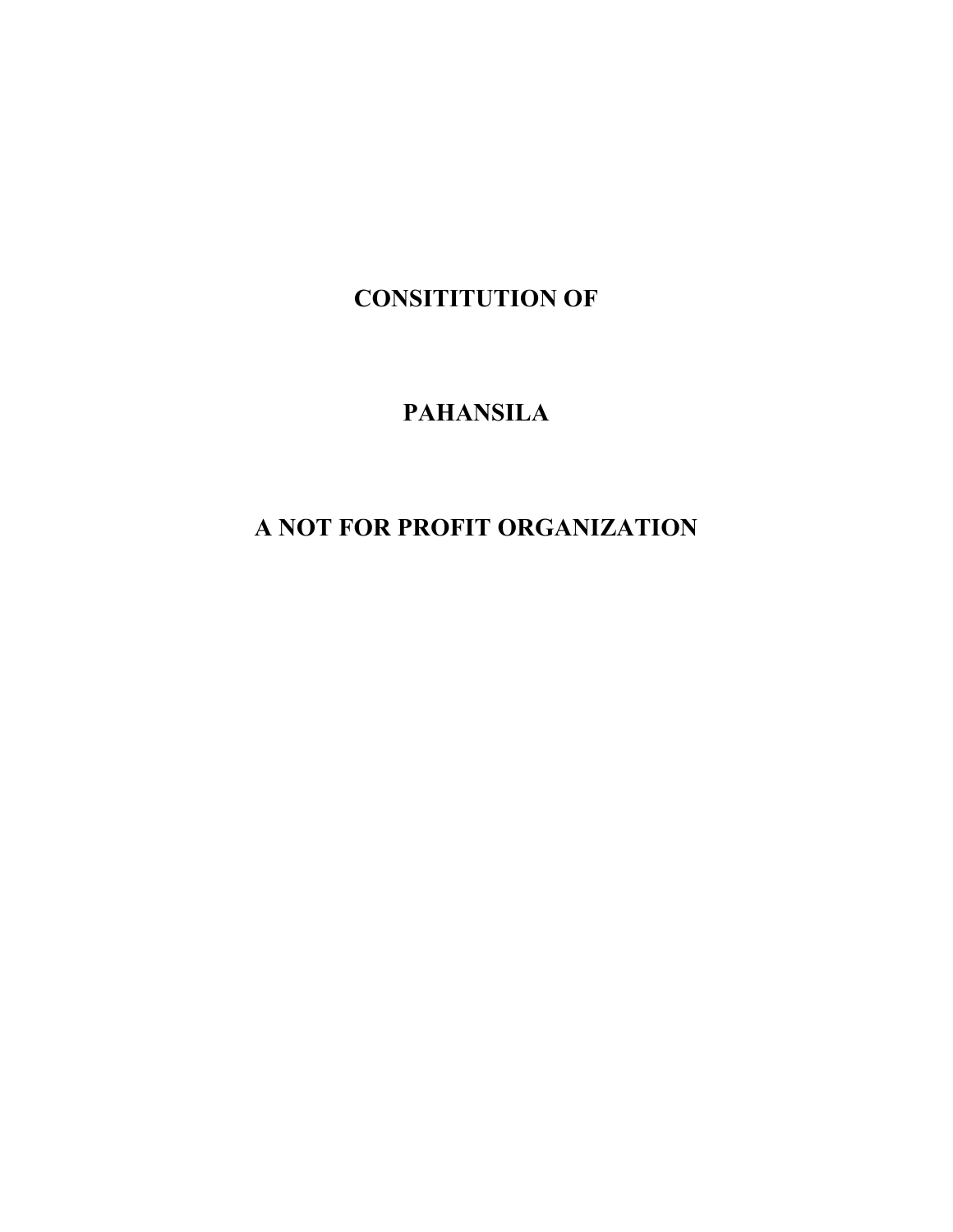## TABLE OF CONTENTS

- 1. MISSION
- 2. BACKGROUND
- 3. NAME AND LEGAL STATUS
- 4. OBJECTIVES
- 5. MEMBERSHIP
- 6. STRUCTURE OF THE ASSOCIATION
- 7. COMMENCING A NEW CHAPTER
- 8. FORMAT OF THE PROJECT
- 9. FINANCIAL ISSUES
- 10. INDEMNITY
- 11. AMEDMENTS TO THE CONSTITUTION
- 12. RESOLUTION OF DISPUTES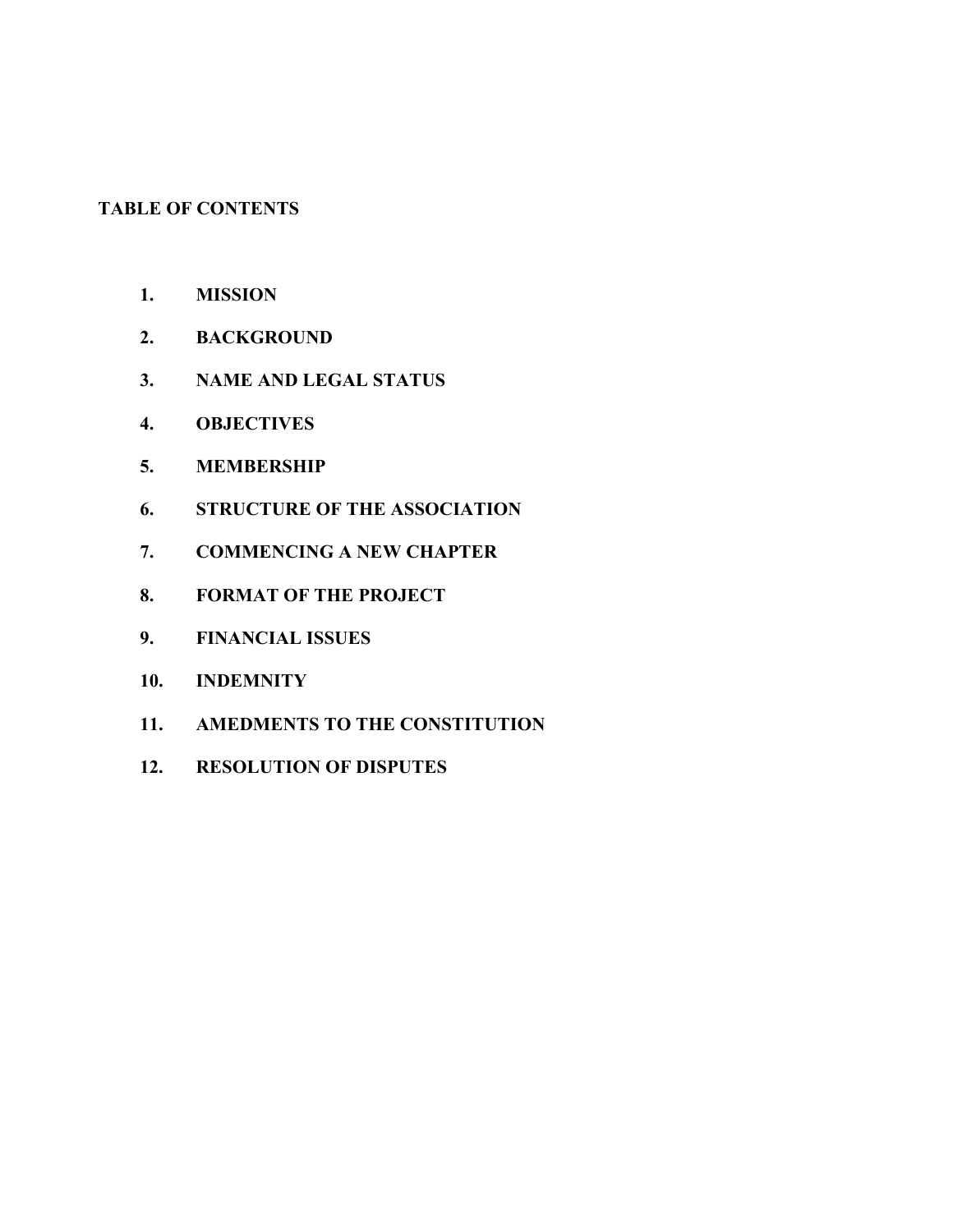## 1. MISSION

Pahansila was initiated to inculcate a culture that would encourage adoption and furthering of the free education concept in Sri Lanka and help the talented students in low-income Sri Lankan families to excel in studies, sports and extra curricular activities and serve the nation.

## 2. BACKGROUND

## 2.1 Stepping Stones of Pahansila

Pahansila Scholarship Project is a not for profit organization, which initiated as a project that could contribute towards producing well educated Sri Lankan citizens. The sentiments underlying this project could be attributed to essence of gratitude that many of these members shared since they had experienced the gains of a free education system while in Sri Lanka. The project happened to originate through casual convocations among the Urbana-Champaign community who was assisting young children from Sri Lanka through personal contacts. Their experience shed light to the fact that they shared common drawbacks when coordinating activities in Sri Lanka and that a synergy could be obtained through collectivism. Moreover, given the fluidity and financial capacity of the Sri Lankan community at Urbana-Champaign, being mostly graduate students, the necessity of a longterm plan was realized. Since initial attempts to go through established sponsor programs were not satisfied, Sri Lankan Society at University of Illinois ventured out with its own scholarship project. The response from the Urbana-Champaign Sri Lankan community was very heartening and allowed the society to sponsor six students beginning in January 2003.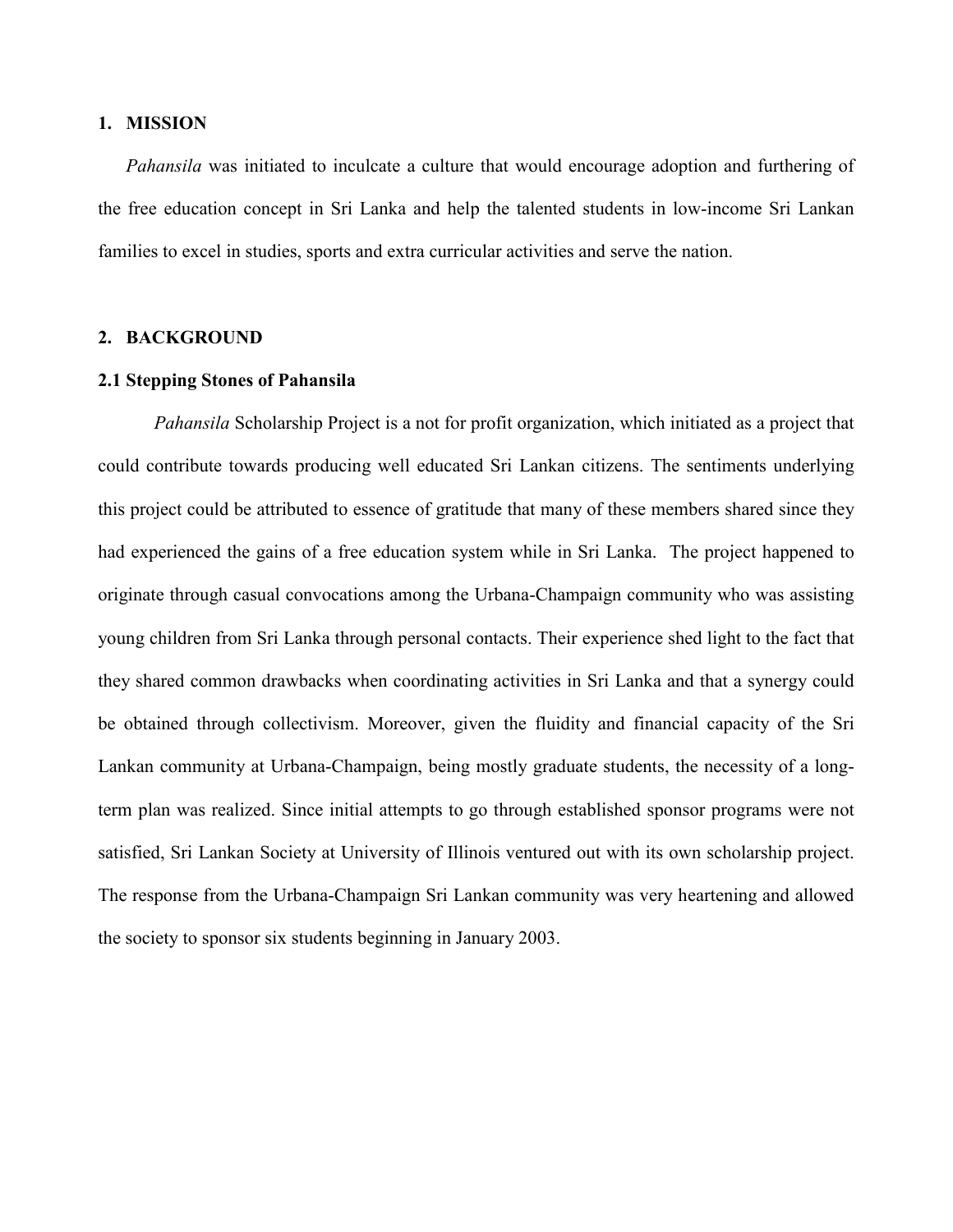## 2.2 Expansion of Pahansila

With generous donations from fellow Sri Lankans living in North America, by April 2004 the total number of sponsored students rose to twenty-nine. Students ranging from Grade 2 to undergraduate level are currently assisted through *Pahansila*. In recognition of the increasing number of scholarship recipients the need to span the activities across geographical locations became a necessity. Hence two new Pahansila chapters came to light. Namely, Arizona Chapter in March 2004 and the Toronto Chapter in September 2004.

## 3. NAME AND LEGAL STATUS

The name of the project here after referred to as Pahansila Scholarship Project. The literal meaning of the word "*Pahansila*" is flame of the lamp; "*pahana*" in Sinhalese means the lamp and "sila" means the flame. This engrosses the cultural perception of its literal meaning. In the Sri Lankan context light symbolizes knowledge and the darkness symbolizes the lack of it. Hence, it means bringing light into the life.

The *pahansila* is an entity with its own legal identity which is separate from its individual members. The association may enter into contract, own property, and sue or be sued in its own name. Pahansila is in full compliance with all federal and state nondiscrimination and equal opportunity laws, orders and regulations, which does not consider the race or religion of members or scholarship recipients.

## 4. OBJECTIVE

To assist needy Sri Lankan students for their education with the view of enabling them to grow up to be good citizens.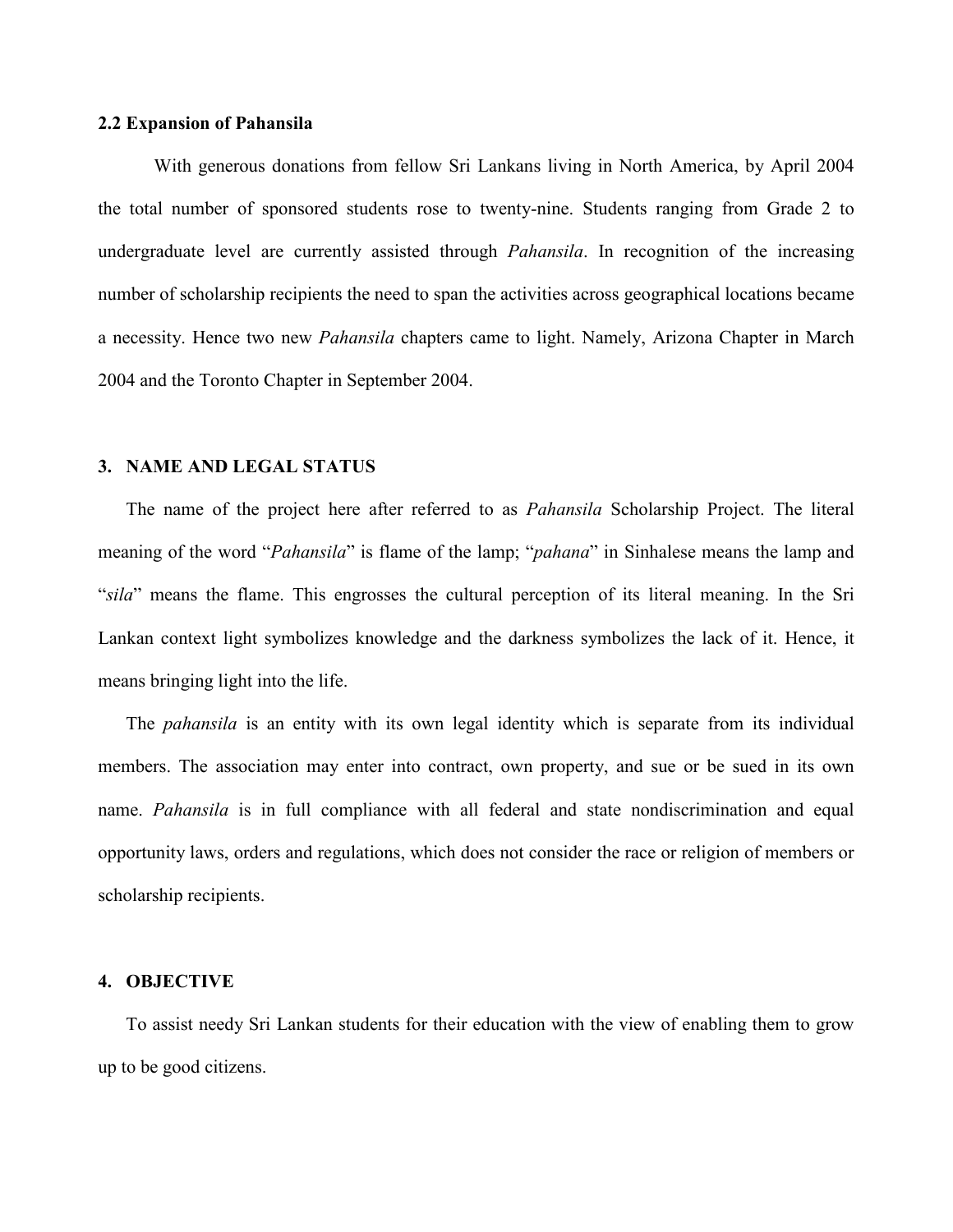#### 5. MEMBERSHIP

Members will consist of Donors and Volunteers. Volunteers could take up positions as Committee Members, Administrators and/or Supervisors in Sri Lanka. Members are welcome to join any of the chapters regardless of the geographical location in which they reside. Members are entitled to participate by having membership in multiple chapters as well. The collective terminology for all members of *Pahansila* and the scholarship recipients would be "*Pahansila* Family".

#### 5.1 Qualifying for Membership as a Donor

Anyone can either pledge to sponsor a child for one year, renewed annually upon your willingness to continue, or make a one-time donation for the project and be a member. Donors can sponsor a student by pledging a fixed monthly donation where the amount will be decided by the PRC, after consulting the local supervisor and the donor according to the needs of the student. If the donors are willing, we also encourage a direct line of communication between the donors and the students, in addition to the documentation receive from the students. All pledges which is less than the amount allocates to a student or one-time donations will be pooled into a common fund to sponsor committee-selected students. Donations are collected monthly, quarterly, bi-annually, or annually at the donors' convenience. Donors will receive bi-annual progress reports and financial records from the coordinators. Donors can remain anonymous when sponsoring a student and decide not to disclose their names in the bi-annual report at their will. However their names will be retained as internal reference for book keeping purposes.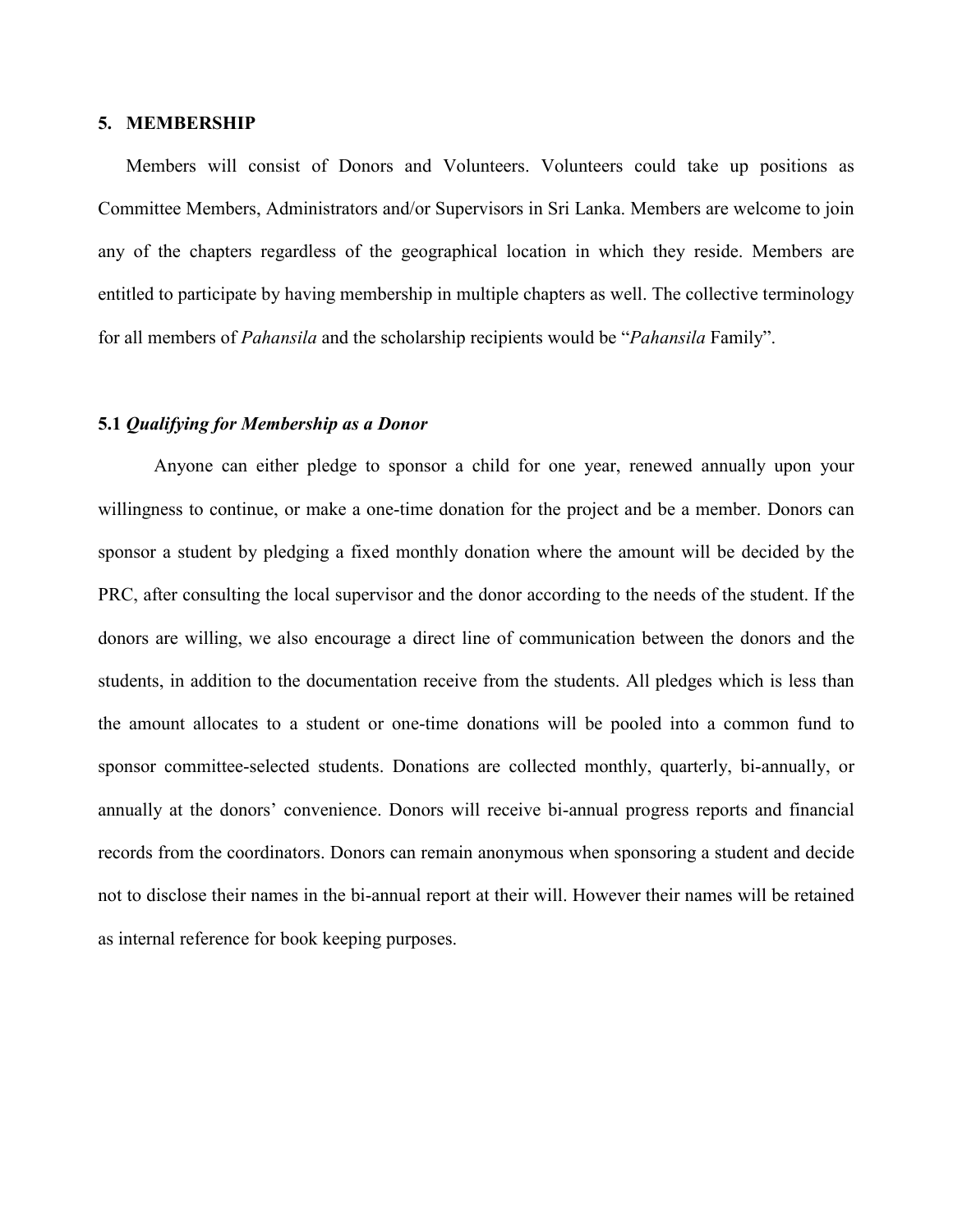## 5.2 Qualifying for Membership as a Volunteer

Anyone can volunteer to join *Pahansila* as an administrator or the supervisor of a scholarship recipient. Administrator should be able to communicate efficiently with the Pahansila committee. Supervisors should have direct access to the scholarship recipients to monitor the progress and should be able to communicate with administrators or the Pahansila chapters directly.

## 5.3 Termination of Membership

Donors discontinue contributing will be terminated from the membership after one calendar year and not be entitled to receive the progress report. However, they could re-join and continue to be associated as a member or a volunteer and assist in the *Pahansila* activities. Administrators are entitled to resign from their responsibilities with four months prior notice in written form and local supervisors need to provide 8 months notice or at the end of the calendar year where the project he supervised is terminated. *Pahansila* committees retain the right to request voluntary resignation in the event the volunteer is found to have been misusing the privileges of being a member.

## 6. STRUCTURE OF THE ASSOCIATION

The Pahansila structure has main general body with individual chapters for each region. The general body is call the Pahansila General Coordinating Committee (PGCC) and the chapters will be known as Pahansila Regional Chapters (PRCs). The PGCC is the coordinating committee of all the PRCs. The members of the PGCC and PRCs will be known as "*Pahansila* team".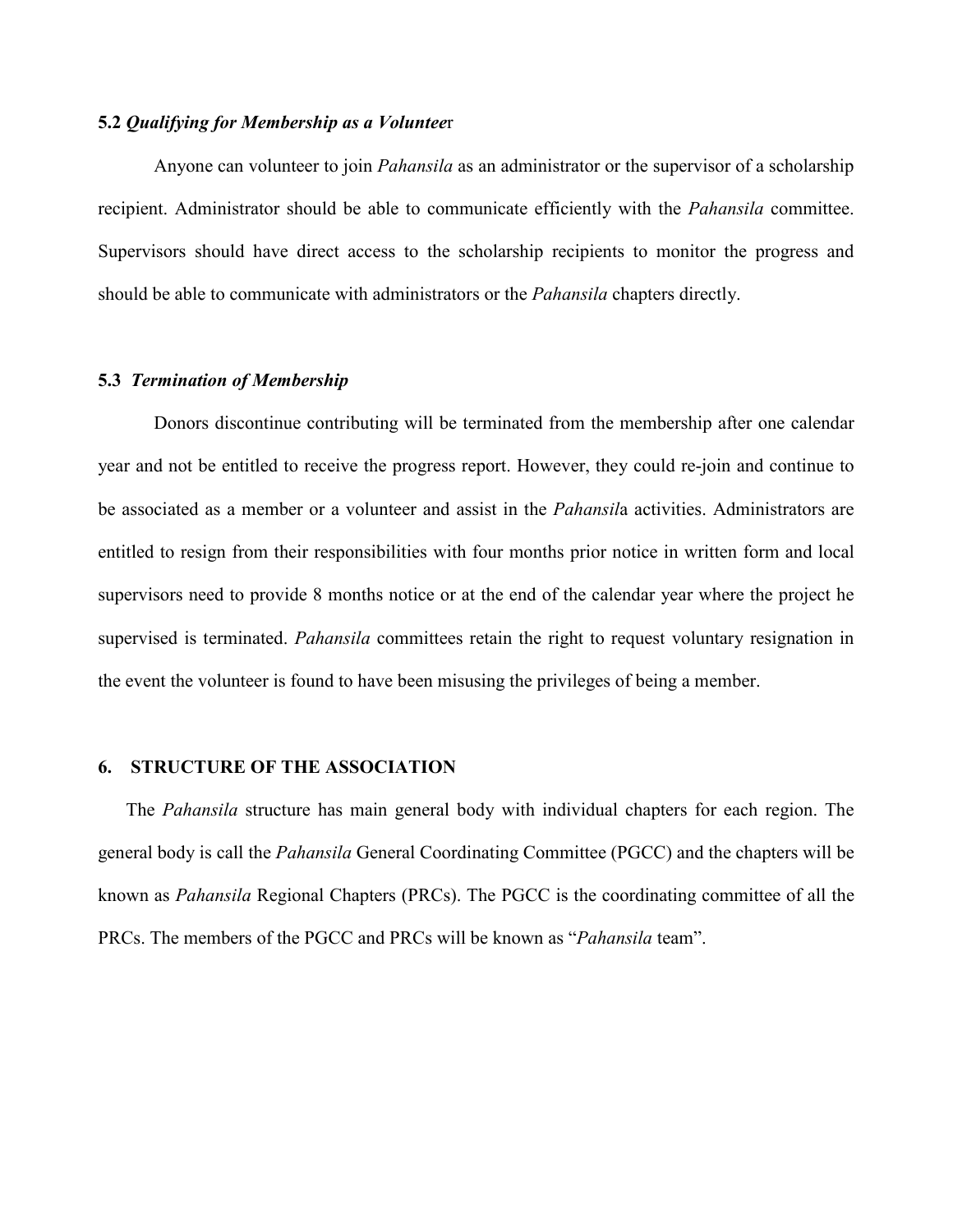## 6.1 Pahansila General Coordinating Committee (PGCC)

The affairs of the Association shall be controlled and managed by the PGCC. Subject to the terms of this constitution and to the resolutions of PRCs, the PGCC may exercise all the responsibilities of the organization. Through a meeting or common discussion, the PGCC may review, approve or amend any decision with the majority vote of all members of the *Pahansila* team but no such resolution of the organization shall invalidate any prior action taken by the PGCC in accordance with the provisions of this constitution.

## 6.1.1 Objective and Expected Outcomes

 The main objective of PGCC would be to ensure all chapters comply with the mission and goals of the Pahansila program, to carry out general operational work including propaganda, assist in coordinating activities between chapters by enabling to network to obtain mutual benefits and to ensure the level of activity is standardized across chapters. This committee does not involve in decision making at Regional committee level. PRCs retain their freedom to make their own decisions as long as the goals and aims of Pahansila are not tarnished.

The expected outcomes through this committee are,

1. Standardizing the level of service provided across chapters.

The PGCC would be able to set performance standards and ensure consistency in project management among the PRCs.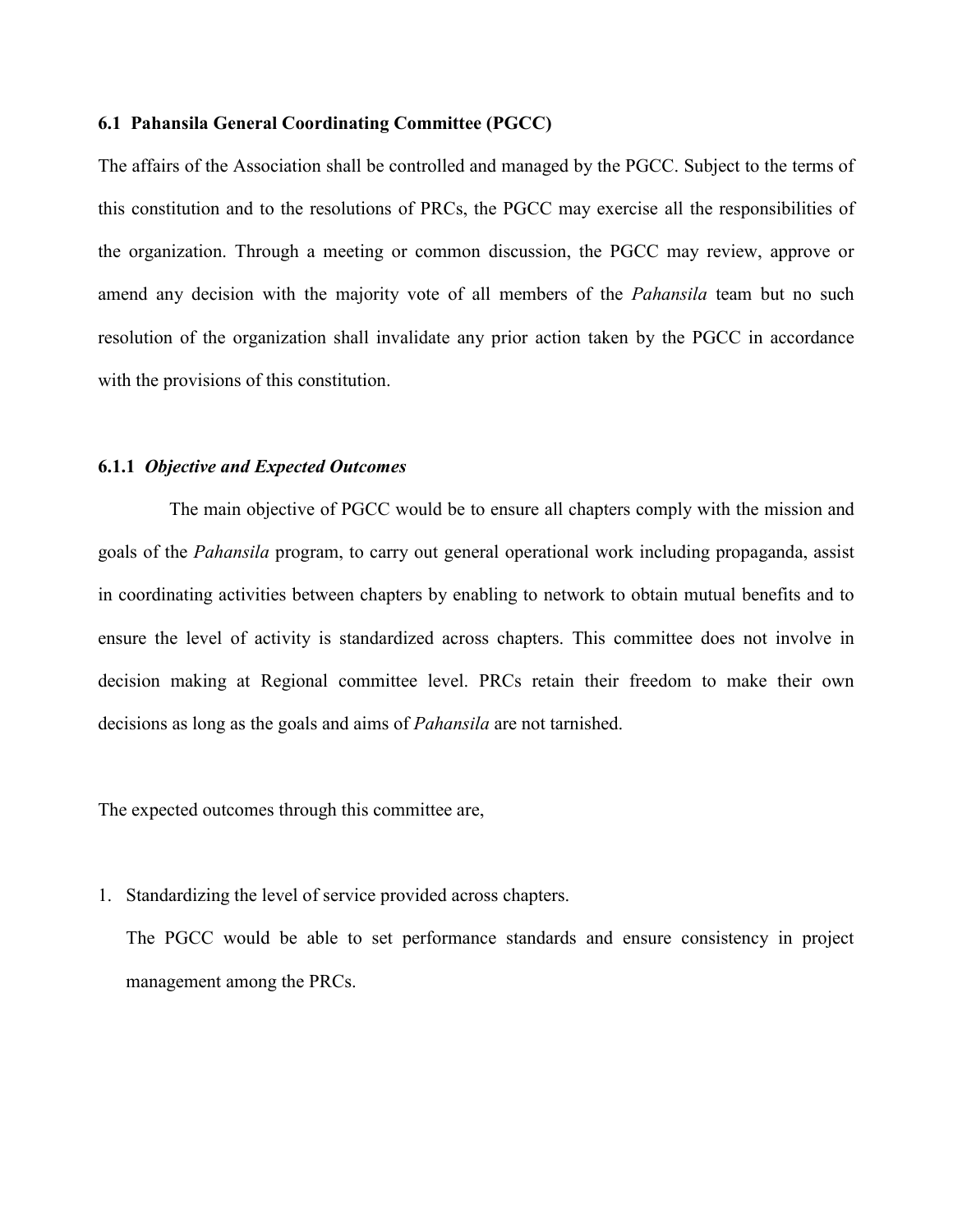2. To form a network between chapters by improving communication and sharing information.

This will provide the ability to derive benefits when seeking supervisors and scholarship recipients, particularly in instances where a donor requests a candidate with special requirements.

3. Enhance Donor Participation and Interaction.

Donors can be managed by the regional committee which operates in their area of residence. However, this choice would remain with the donor. In addition to provision of a more personalized service administrative cost would also be managed more efficiently.

- 4. Carry out promotional activities collectively
- 5. Sharing of Administrative Knowledge; on aspects such as how to register as a not-profit organization, cheaper ways to transfer money, share the knowledge we have on bank policies in Sri Lanka etc
- 6. Efficient Fund Management: Coordinating when ever a financial shortage arises in Sri Lanka by initiating internal transfer of funds between accounts and ensuring the recovery of the same at a latter stage. Assisting in money depositing in Sri Lankan administrative accounts.
- 7. Deriving economies of scale through pooling of activities: PGCC has the authority to carry out special projects as one group which will lower the administrative costs and help to promote the name of Pahansila.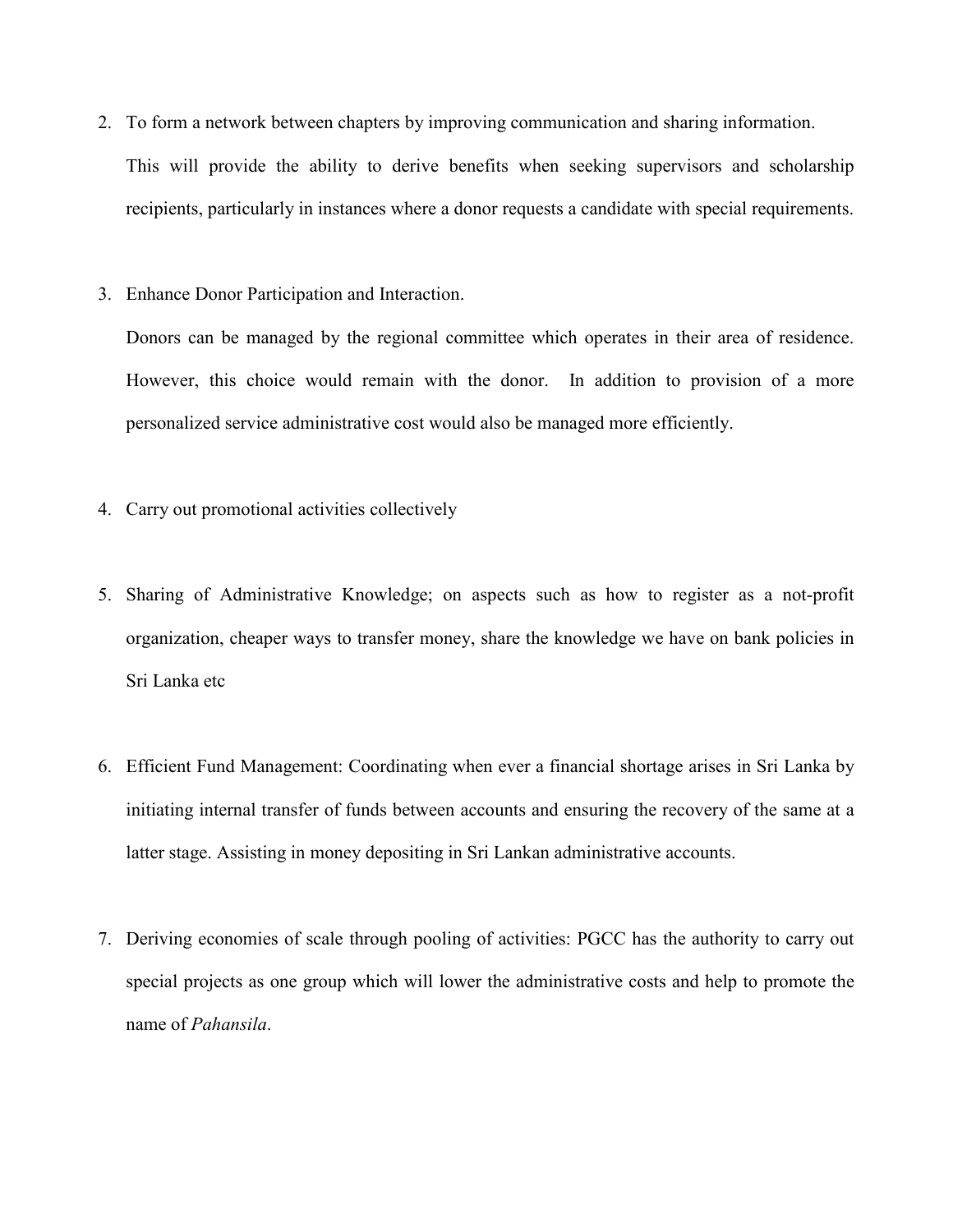- 8. Initiating to advertise the program through web presence: Maintaining the homepage of pahansila (www.pahansila.org). E-mail domains and privileges to committee members and chapters will be decided by the PGCC members.
- 9. The committee is responsible for ensuring the copy right of the logo and the standard banner is maintained.
- 10. Reviewing of the Bi-annual progress reports and accounts reports submitted by each PRC.
- 11. Assisting in planning and executing Fund Raiser projects organized by the PRCs.
- 12. To work as a team when forming new *Pahansila* chapters in other part of the country/world and helping them to lay a foundation.
- 13. Handling finances of the chapters which are not registered separately as a not for profit organization including filing income tax.
- 14. The PGCC may delegate any of its responsibilities to any of its members, or to a special purpose committee. The member, committee, or agent to whom such delegation is made shall conform to any regulations and procedures that may be stipulated by the PGCC from time to time.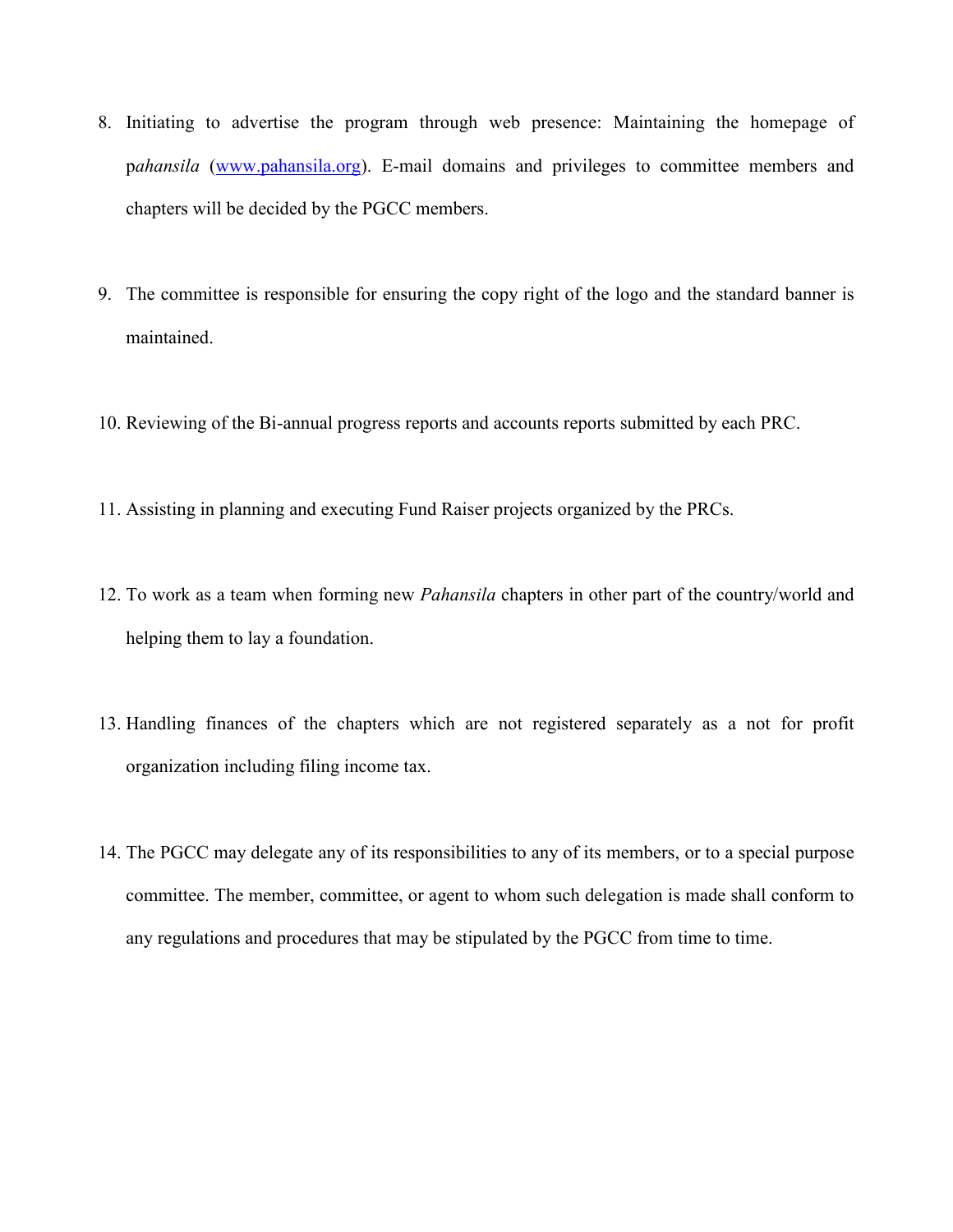## 6.1.2 Committee Membership

 Representatives from each regional chapter (PRC) would form part of the PGCC. The chapters could change the PGCC representative at the beginning of the calendar year through majority vote of the PRC members.

 PGCC will have a Chairperson and Treasurer positions and would be elected through a majority vote or a consensus among the members of PGCC. These appointments will be renewed annually. The same personnel could be re-elected repetitively. There will not be a restriction with regard to the number of time an individual could be re-elected or re-appointed. PGCC representatives have a right to decide whether they need additional members to serve in the PGCC depending on the workload. In addition to PRC representatives there will be two positions held for other members. To fill these positions, e-mails will be sent out to all Pahansila members calling for nominations or volunteers and members shall propose and second another member. If the nominees exceed the number of required positions, the PGCC's current committee will fill in the vacancies through a majority vote (with his consent). Once a member is elected as PGCC member he or she has the powers equivalent to a PRC representative when making PGCC decisions.

## Committee Member Vacating Office

 The office of a committee member shall be vacated if a member resigns; or becomes unfit and/or incapable of acting as such; or would be disqualified, in terms of the organization constitution or equivalent legislation in force from time to time, from acting as a committee member; or is removed by the committee, by resolution adopted by majority of its committee members in office from time to time.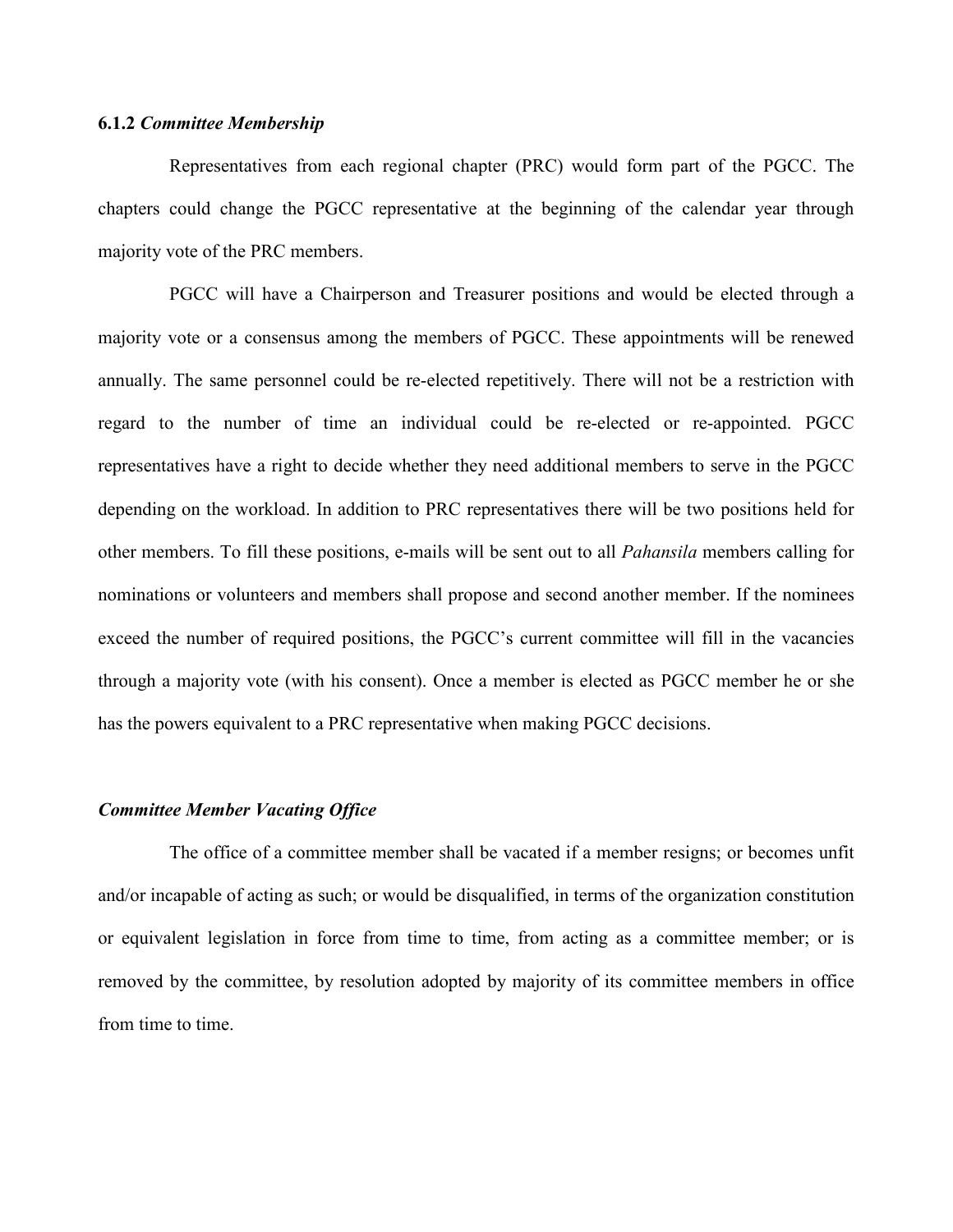In the event a committee member is deemed to be unable to fulfill the duties entrusted upon him/her the rest of the committee could decide to remove this individual from appointment through majority consensus.

 If a committee member wishes to resign from the committee prior notice should be given at least four weeks prior to the date of resignation. When a removal or resignation of a member is effected, the committee is liable to disclose decisions relating to any financial management changes which are associated with it.

 Resigning or removing a committee member shall be eligible for re-appointing to fill the position.

## 6.2 Pahansila Regional Committees (PRCs)

 The Pahansila chapters which originated in different geographic locations are known as the Pahansila Regional Committees (PRCs). PRC will carry out their administrative work independently under the supervision and coordination of PGCC. Founders of the chapter have a right to decide the name of the chapter with consulting the PGCC.

## 6.2.1 Objective and Expected Outcomes

1. Decision making

All decisions regarding the scholarship amount, donors, supervisors, candidates, use of funds will be made by PRC. PGCC will only help/oversee to see the documents and reports are produced and issued to the standards in a timely manner in compliance with the Pahansila mission.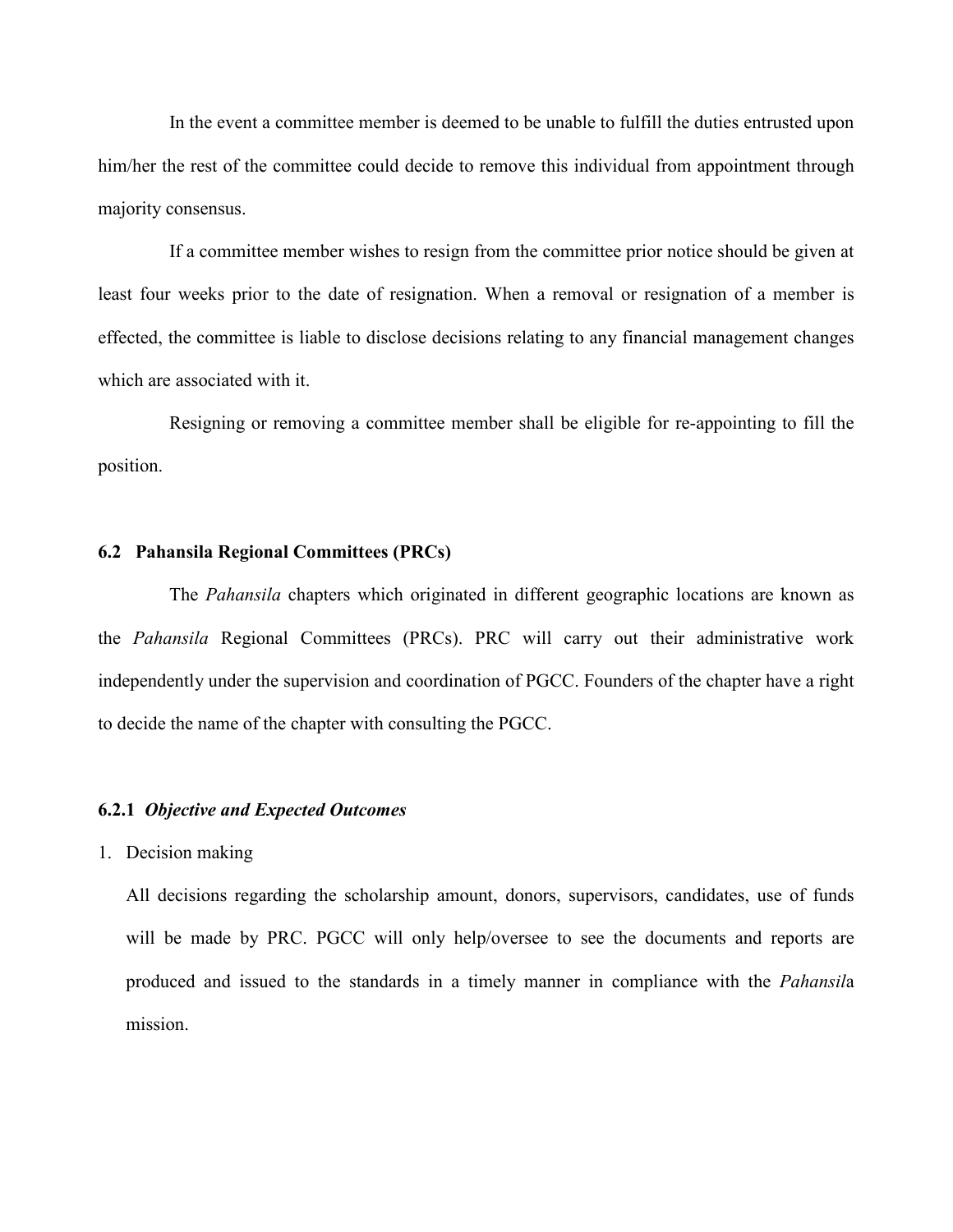2. Organizing fundraisers to cover administrative cost.

All funds raised through the respective PRC will be used for their own projects and administrative work. PGCC could assist if requested.

3. Finding donors, supervisors and candidates

Each chapter will find their own team in addition to the help they get from PGCC.

- 4. Issuing bi-annual reports consisting progress reports of the students and the accounts reports
- 5. Communicating with donors, candidates and supervisors

PRC is responsible to explain and educate the Pahansila members about the goals of the program and their responsibilities.

- 6. Selecting and recommending candidates to receive scholarships with mutual agreement with the donor and matching the donor requirements with the student profiles.
- 7. Finding administrator and supervisors to work in Sri Lanka and supervising them.
- 8. Electing committee members, developing a structure and allocating work responsibilities including appointing the PGCC representative.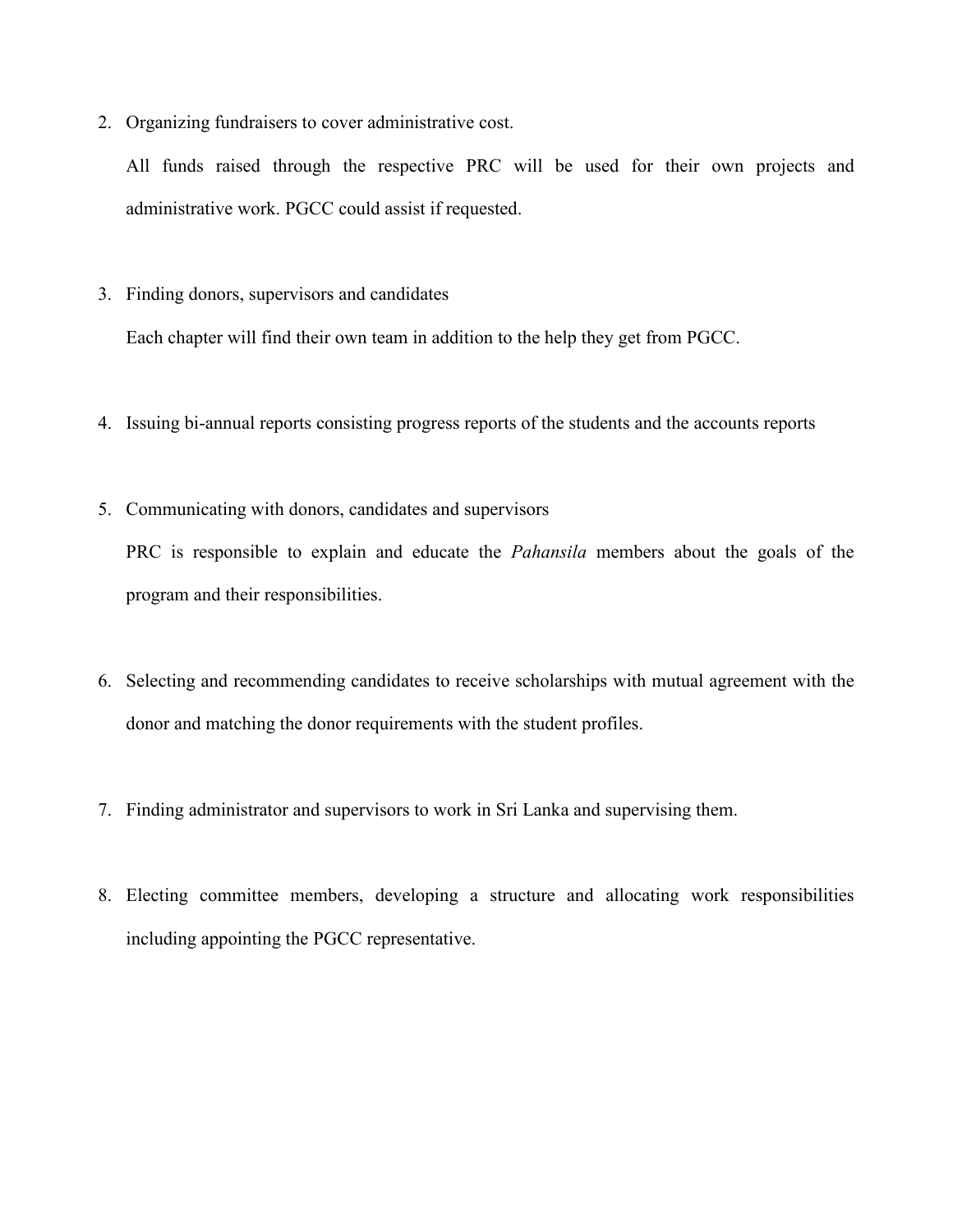9. The PRC may delegate any of its responsibilities to any of its members, or to a special purpose committee. The member, committee, or agent to whom such delegation is made shall conform to any regulations and procedures that may be stipulated by the PRC from time to time.

## 6.2.2 Committee Membership

 To be a committee member should be proposed and seconded by the members, except at the inception of a new chapter. The number of committee members for each chapter will be decided according to the individual chapter's requirements by the current committee. Regardless of the geographical location, any member can be in the committee of any chapter as long as he is member of that chapter. Any member has a right to serve in multiple regional committees. Each PRC has a chairperson and a treasurer selected among the PRC members. These positions will be opened for reelection annually. Previous office bearers are entitled to come forward for re-election and be reelected as long as they receive a majority vote. To be elected as a chairperson or Treasurer the member should have served in the committee for a minimum of six months. For new chapters this requirement is does not apply.

#### Committee meetings

 Decisions made at the PRC meetings should disclose decisions to the members within one month, in particular when there is a change in financial handling or the structure of the *Pahansila* program.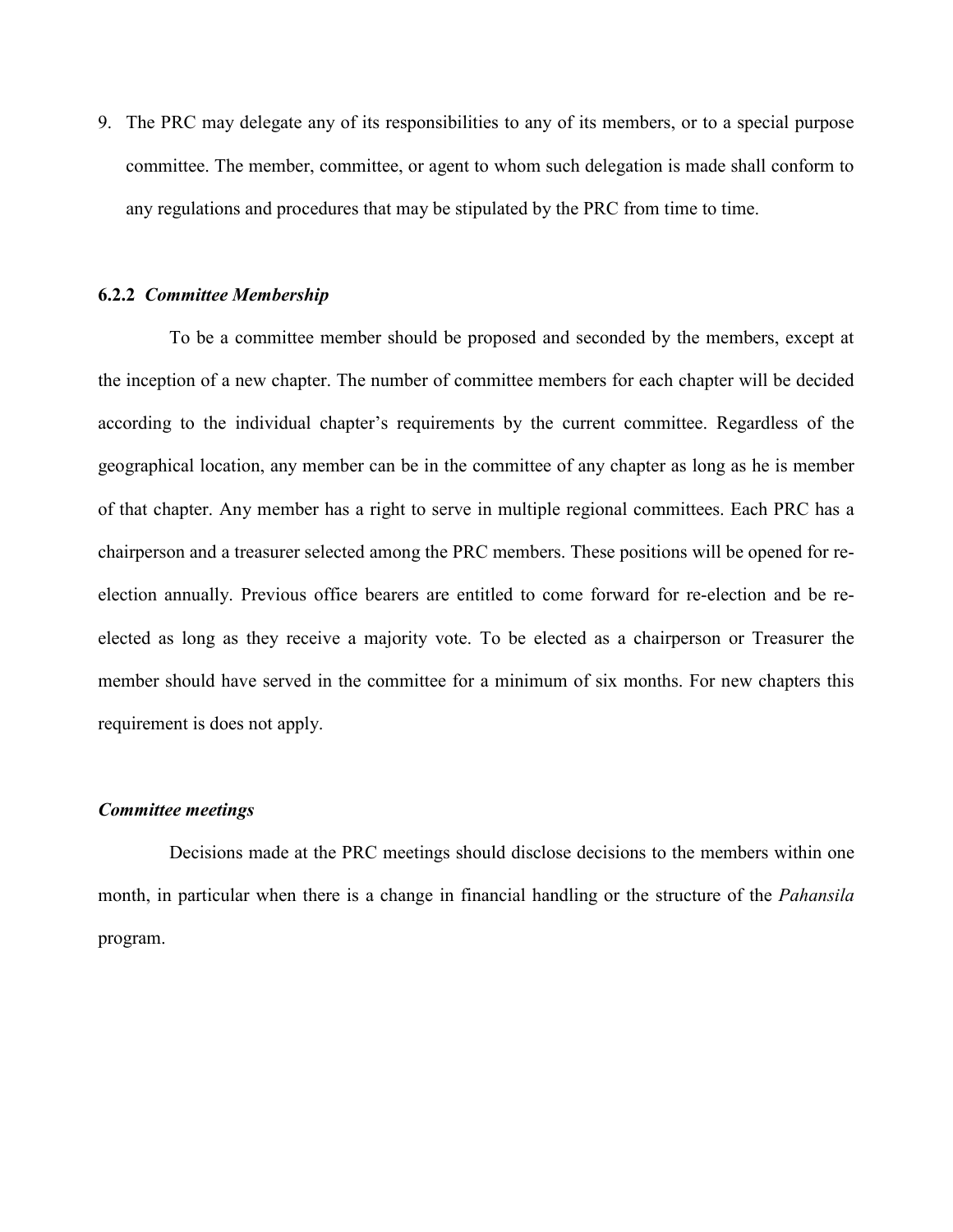## Committee Member Vacating Office

 The office of a committee member shall be vacated if a member resigns; or becomes unfit and/or incapable of acting as such; or would be disqualified, in terms of the organization constitution or equivalent legislation in force from time to time, from acting as a committee member; or is removed by the committee, by resolution adopted by majority of its committee members in office from time to time.

 In the event a committee member is deemed to be unable to fulfill the duties entrusted upon him/her the rest of the committee could decide to remove this individual from appointment through majority consensus.

 If a Committee Member wishes to resign from the committee prior notice should be given at least four weeks prior to the date of resignation. When a removal or resignation of a member is effected, the Committee is liable to disclose decisions relating to any financial management changes which are associated with it.

 Resigning or removing a committee member shall be eligible for re-appointing to fill the position.

## 6.3 Responsibilities

## 6.3.1 Chairperson:

 Laying background to register the PRC as a not for profit organization. Assigning responsibilities to the PRC members on mutual agreement and the capabilities of each personal. Overseeing the administration of the committee in order to achieve the objectives of Pahansila. The chairperson will be elected or re-elected by the PRC annually.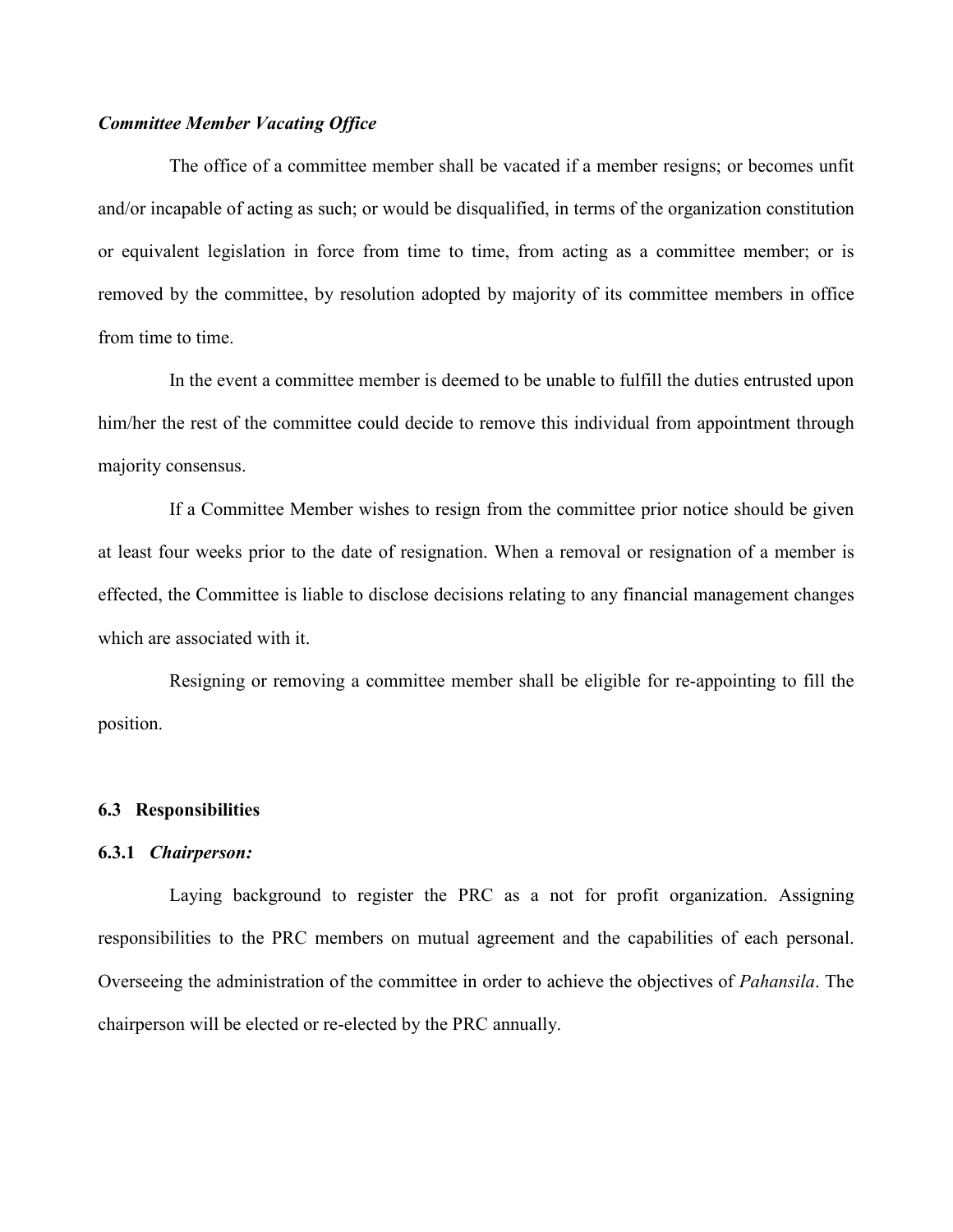## 6.3.2 Treasurer:

 The treasurer shall ensure to keep proper records and books of account, which reflect the affairs of the organization.. A copy of the Annual Financial Statements with copies of bank records of all the accounts handled under the PRC shall be made available to all members bi annually by the treasurer of the PRC. Treasurer will be in charge of the funds raised by special events, money transferring to the Sri Lankan bank accounts and maintaining adequate funds in these accounts to be distributed among the scholarship recipients, collecting pledges on time from the donors and sending memos, providing details of the availability of funds to allocate in administrative work and emergency situations of a recipient that may face. The treasurer will be elected or re-elected annually.

#### 6.3.3 Committee members:

 Each committee member is responsible to carry out the duties assigned by the PRC and involve in decision making in scholarship projects including selecting recipients and assigning donors, decisions in financial issues and ensuring the timely release of the bi-annual progress reports and selecting the chairperson, treasurer, PGCC representative and web administrator for the PRC.

## 6.3.4 Donors:

 Send donation without a lapse as pledged. Donations are collected monthly, quarterly, biannually, or annually at the donors' convenience. Donors are also encouraged to visit the students in person when visiting Sri Lanka.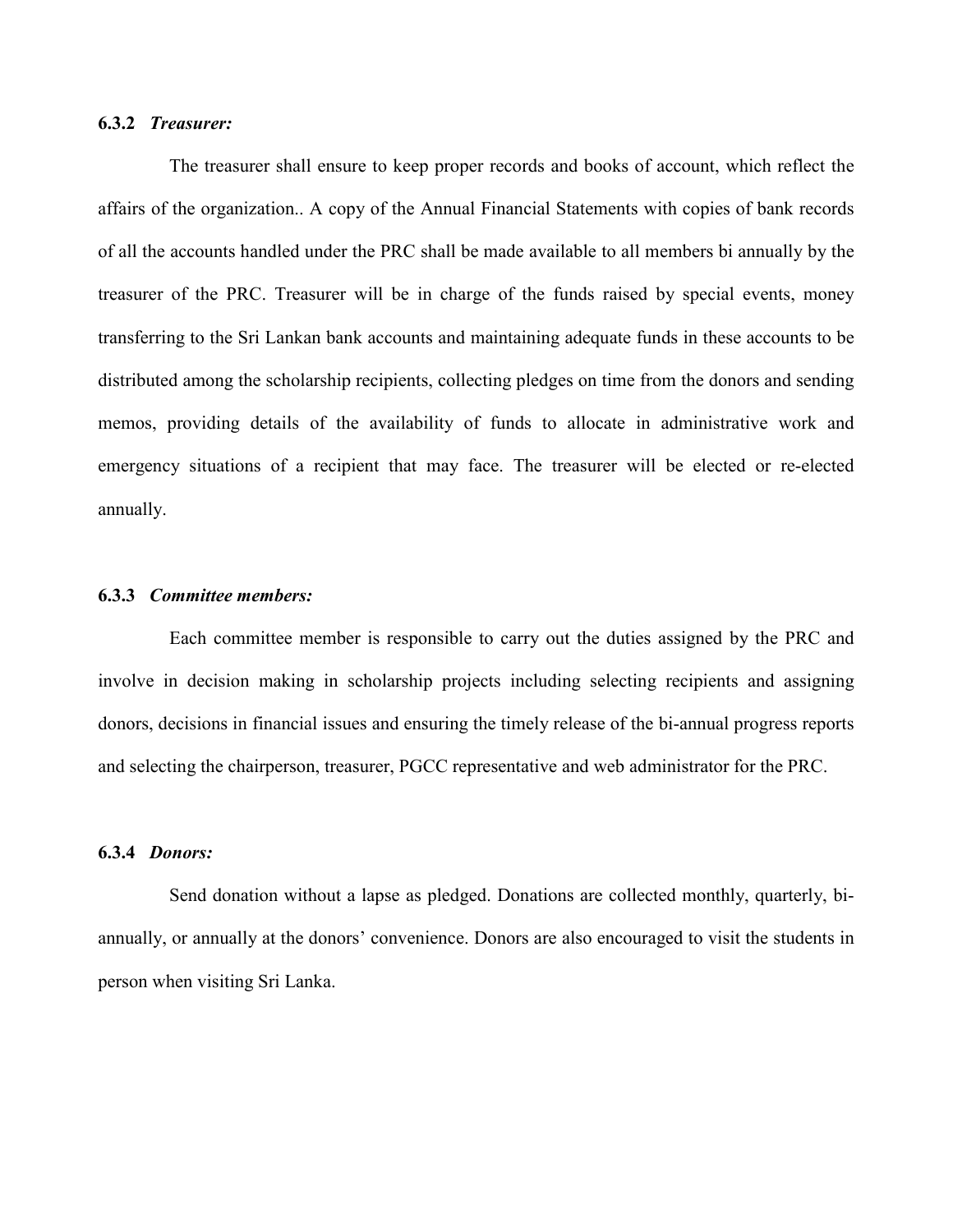## 6.3.5 Administrators:

Responsibilities of the administrators are to help in transferring funds to students' accounts, helping with sending documents to regional chapters and plays a major role in interlinking the PRC and Supervisors as well as students. Sri Lankan administrators will directly help with sending documents to PRCs and interlink the PRC and supervisors as well as students. Additionally they will help the PRC in organizing special events such as meetings for students, supervisors and PRC or PGCC members and also facilitating the meetings between students and donors. Will be responsible for financial issues in Sri Lanka and directly communicate with banks to make the money transferring easy.

## 6.3.6 Local Supervisors:

 The supervisors based in Sri Lanka are vital to the success of Pahansila Scholarship Project. They will assist the students to open bank accounts and act as contact persons in a chapter in documenting students' progress. The supervisors ensure that PRC receives a copy of the student's report, a letter from school officials documenting attendance and progress, and letters from student and guardian, every six months. The supervisors also make their own assessments and recommendations at the same time. All these documents will be included in the bi-annual report and will help PRCs make a decision in continuing assistance to each student. When a particular student is sponsored by specific donors, the supervisor has to help in having the student write a letter to the donor at least every six months. However, beyond helping the students open their bank accounts, the supervisors will not be responsible for any financial transaction. Further, a supervisor will facilitate meetings between students and donors.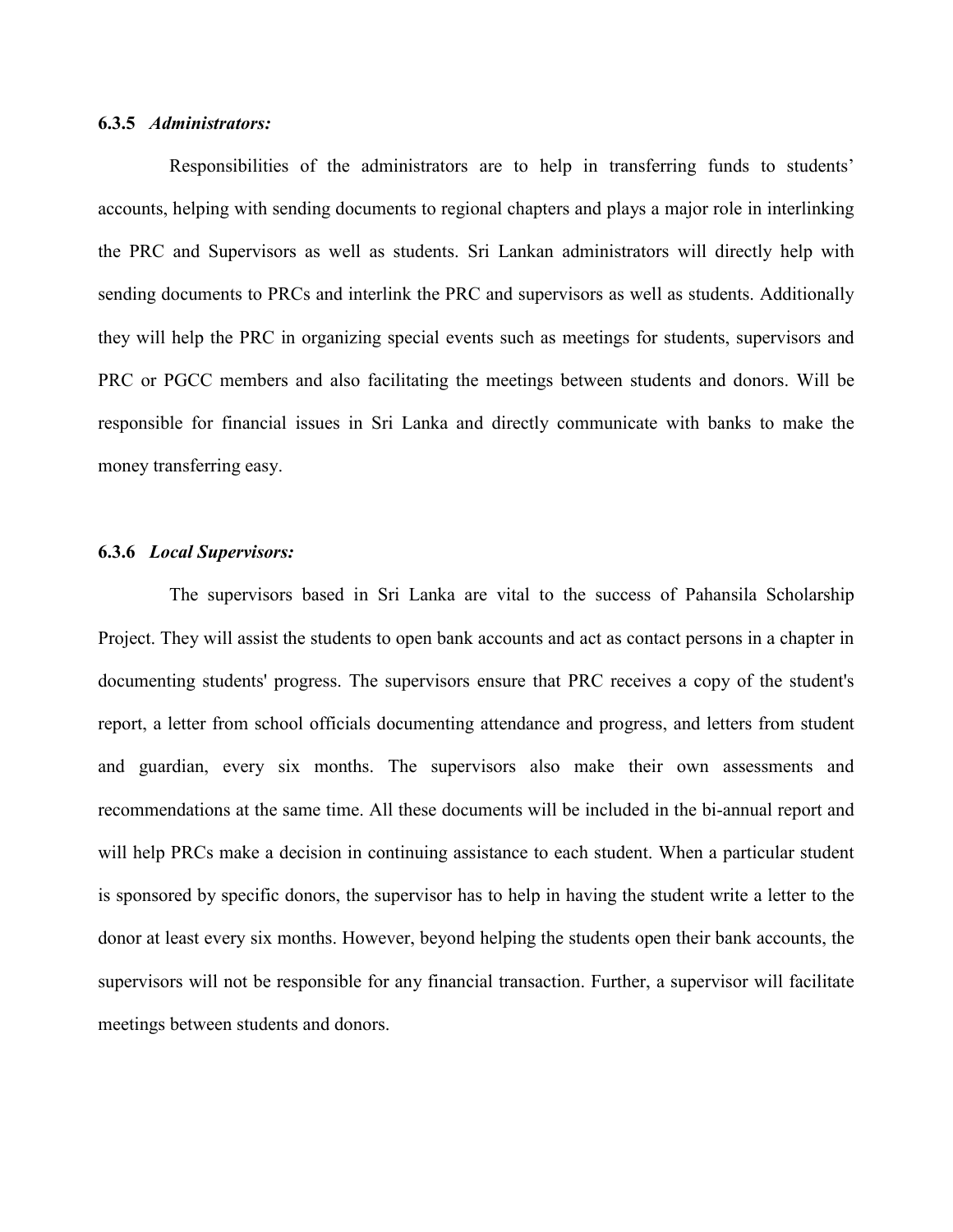## 6.3.7 Web administrators:

 In addition to the main web administrator who works with PGCC, web administrator will be appointed to maintain the regional (chapters) web pages. Update the web pages timely and uploading the Bi-annual report, replying to the emails concerning the web page. The web administrator will be responsible for the Pahansila e-mail domain and will be in charge of assigning the e-mail accounts for each chapter and committee member. The names and addresses of the scholarship recipients and donors will not be disclosed on the web unless on a password protected page.

## 6.3.8 Database administrators:

PGCC will appoint an administrator to construct and modify the *Pahansila* database. Only the PGCC and PRC members will have the privileges to access for the information on the data base and a selected administrator(s) of each chapter will have access to edit the information.

## 7. COMMENCING A NEW CHAPTER

 The founders of the new chapter are required to consult PGCC. Person who is initiating will have a right to make his team. The work and financial handling will be handled by the PGCC until chapter is registered as a not for profit organization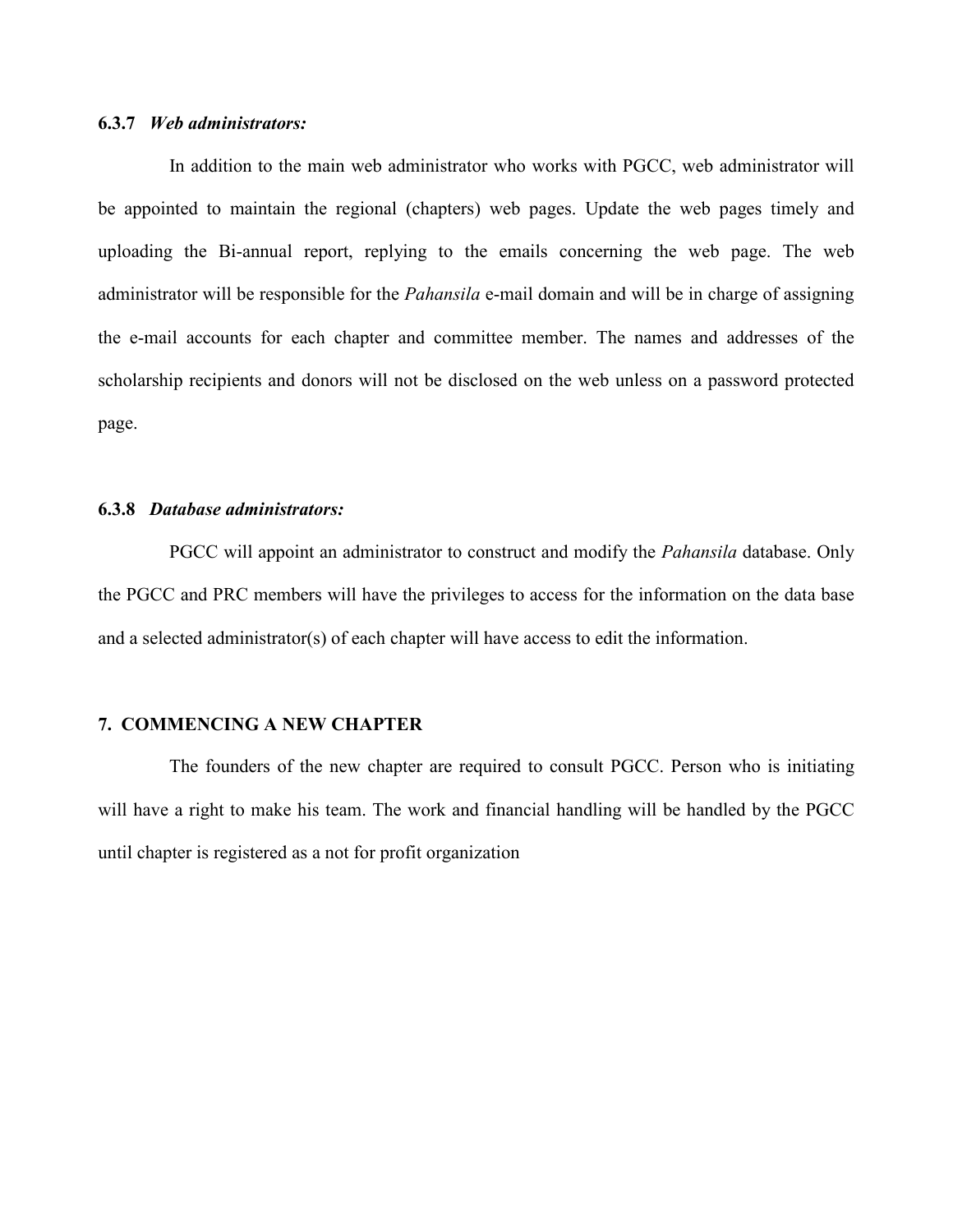## 8. FORMAT OF THE PROJECT

#### 8.1 Selection of Recipients

The candidates will be identified through personal contacts of our members, local volunteers and well-wishers who provide with periodic assessments of these children. Both economic need and academic performance were used as criteria to select the recipients

## 8.2 Donations and Scholarship Rates

Will be decided by the PRC and subjected to change every year according to the currency rate and the needs of the recipient. Donors can either pledge to sponsor a child for one year, renewed annually upon your willingness to continue, or make a one-time donation for the project and be a member. Donors can sponsor a student by pledging a fixed monthly donation where the amount will be decided by the PRC, after consulting the local supervisor and the donor according to the needs of the student. If the donors are willing, we also encourage a direct line of communication between the donors and the students, in addition to the documentation receive from the students. All pledges which is less than the amount allocates to a student or one-time donations will be pooled into a common fund to sponsor committee-selected students. Donations are collected monthly, quarterly, bi-annually, or annually at the donors' convenience. Donors will receive bi-annual progress reports and financial records from the coordinators. In case the donor decide to discontinue the project after one year, two months prior notice will be given to the scholarship recipient, administrator and the local supervisor before termination. Similarly, if the project will be continued, the information will be sent to the same group as soon as the PRC and the donor decide.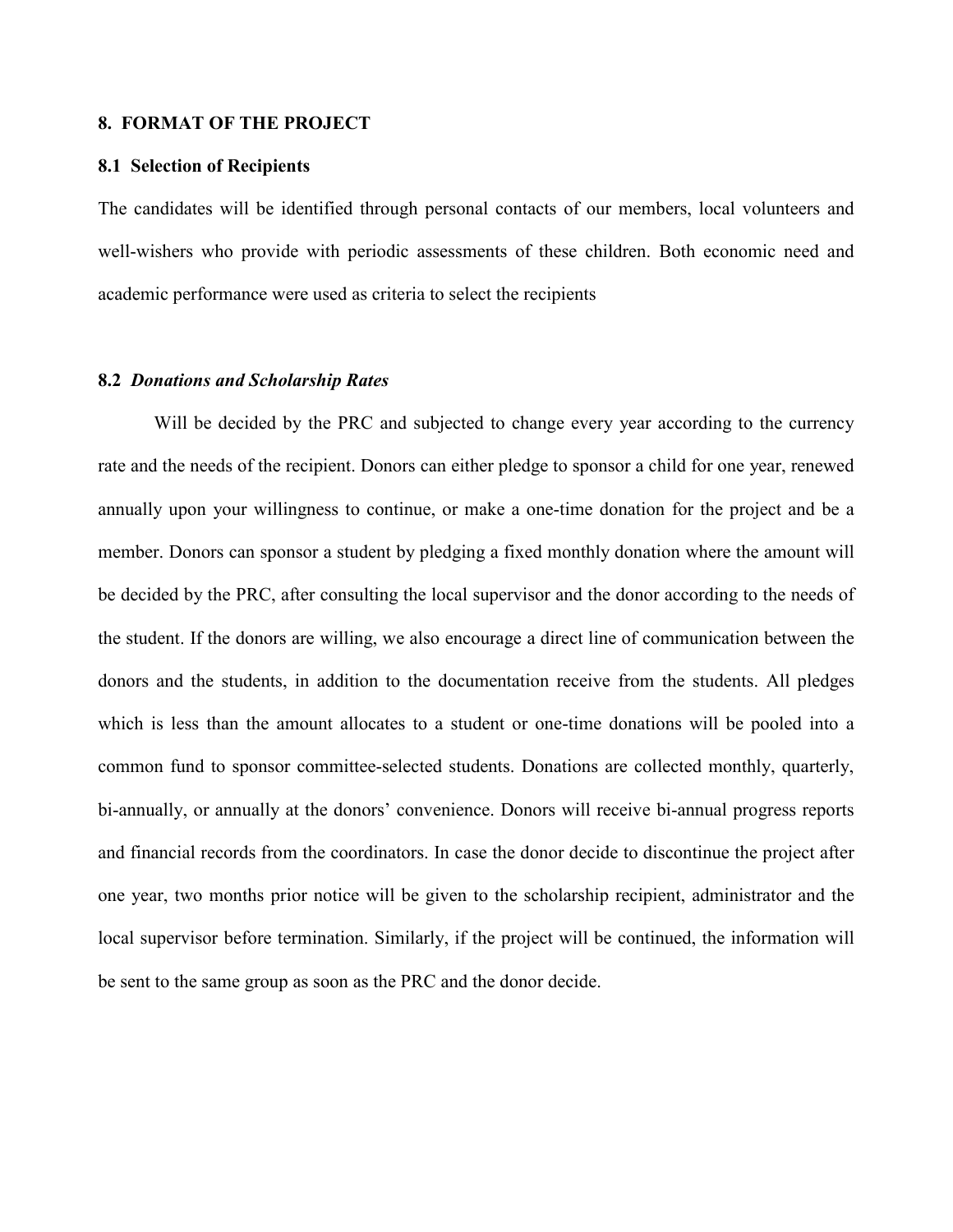## 8.3 Bi-annual reports

The society submits bi-annual reports to all donors. These reports include a summary of financial transactions, progress reports from the principals/teachers and local supervisors of the students, letters from the recipients and their guardians, and a personal profile of each student. Progress reports to be submitted bi-annually to the members of the chapter. Additionally these reports will have a chapter for *Pahansila* news with the main decision and changes took place during the past six months in the administration. PRCs will submit the balance sheet for every six months, letters from the local administrators who handle Sri Lankan accounts and the copies of the bank records. Bi-annual reports will be available on the web page and the reports should be password protected to protect the privacy of the scholarship recipients as well as the donors who wish to be anonymous. Only the members and the potential members who have shown an interest to join will have access.

#### 8.4 Monitoring Progress

The supervisors ensure that PRCs receive a copy of the student's report, a letter from school officials documenting attendance and progress, and letters from student and guardian, every six months. They also make their own assessments and recommendations at the same time. All these documents will be included in the bi-annual report and will help PRCs make a decision in continuing assistance to each student. When a particular student is sponsored by specific donors, the supervisor has to help in having the student write a letter to the donor at least every six months.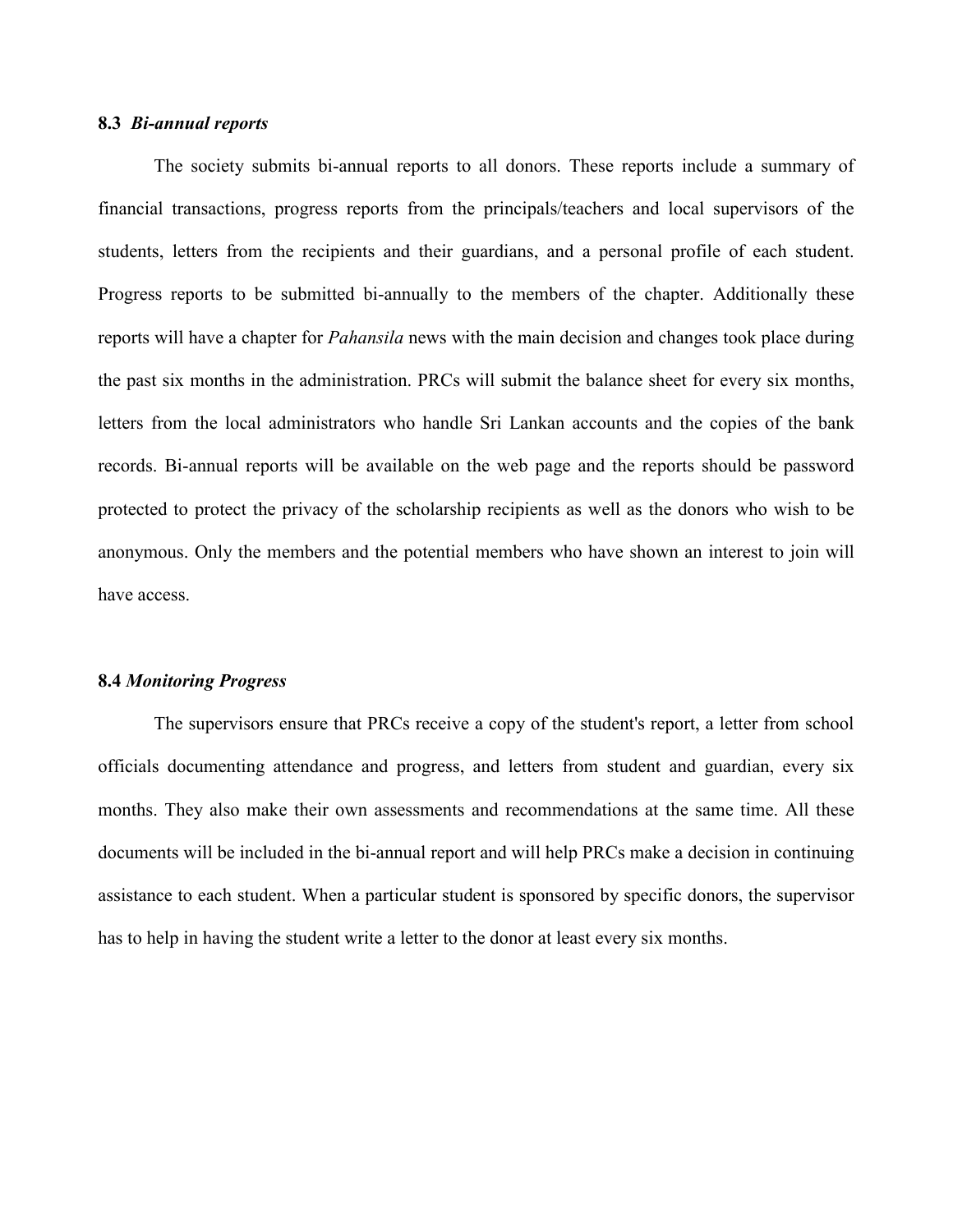## 8.5 Scholarship Programs

 The scholarship projects have classified into four main groups as they appear on the biannual report depending on the monitoring and account handling process and status of the project.

## 8.5.1 Direct Projects

 Once a student is selected by the PRC, the projects directly handled by the regional committee are known as direct projects. The payments will be transferred through the savings account managed by the Administrator (appointed by PRC) in Sri Lanka. PRCs are responsible for monitoring the progress of the students, regular maintenance of bank accounts, and submitting biannual reports to all donors. PRCs make the decision in continuing assistance to each student based on the students' progress reports and the Supervisors' recommendations. They retain the right to terminate a project if the required criterion is not met by the student.

#### 8.5.2 Indirect projects

In addition to direct projects, the PRCs facilitate more sponsorships for individual donors indirectly. Besides laying out the groundwork to match donors and students, PRCs provide any other assistance if required by either party, such as temporary fund transfers and facilitating communications. However, the PRC is not responsible for monitoring progress of students nor regular maintenance of bank accounts for these indirect projects.

## 8.5.3 Pending Projects

Once the PRCs select a student and inform the Supervisors and Administrators in Sri Lanka, a certain amount of time is needed to collect all the required documents, open the bank account, and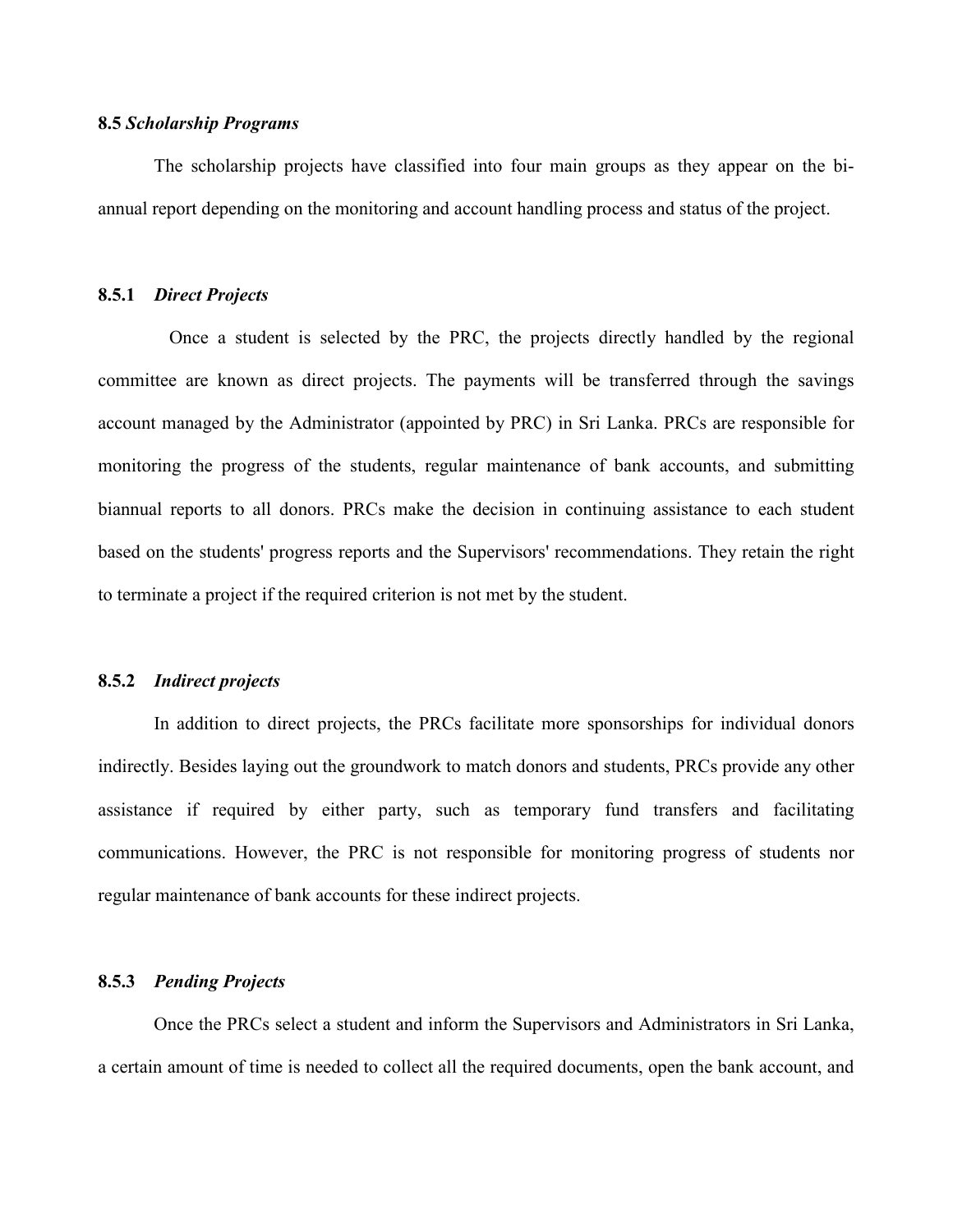start the scholarship. The scholarship remains a pending project until money is disbursed to the students.

## 8.5.4 Proposed Projects

Once the PRCs decide a student as to be needy of a scholarship, that information is stored in a database as a proposed project until a matching donor can be found.

## 8.6 Transferring donors and scholarship recipients between chapters

If the donors wish the student and the administrative account for the student can be transferred to another chapter in the middle of the scholarship year, However the amount pledge at the beginning of the project has to be paid to the student until the twelve month period expires.

## 8.7 Special Events and Emergency Situations

PGCC and PRCs will organize special events such as meetings for students, administrators, supervisors and school authorities and also facilitating the meetings between students and donors. Additionally PGCC and PRC will undertake one time special assignment to help educational institutes in Sri Lanka as well us students. Further PRCs will act on emergency situation such as in a medical emergency, natural disaster, funeral of a scholarship recipient or a close family member to help them.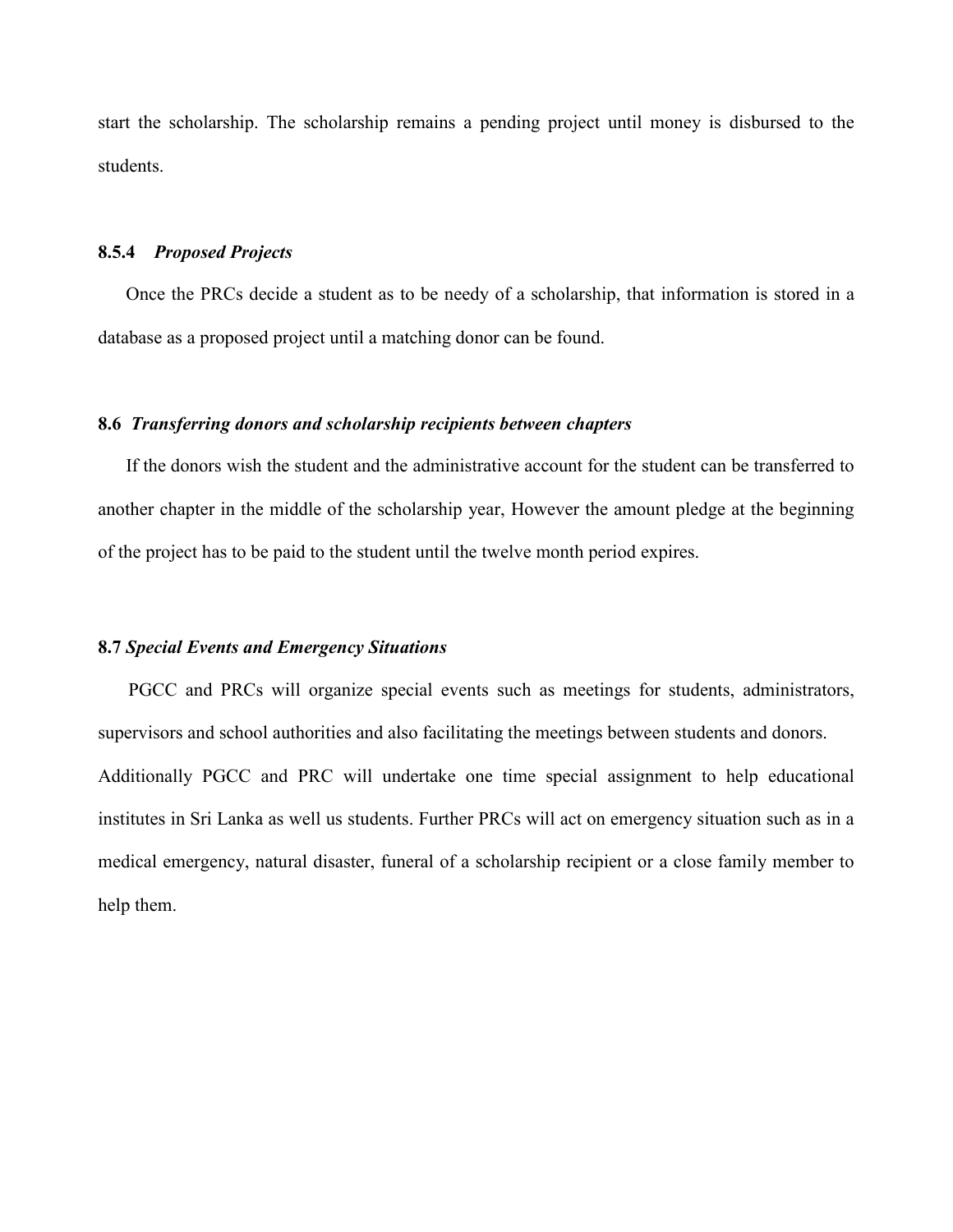## 9. FINANCIAL ISSUES

## 9.1 Bank Account

 The committee shall open a bank account in the name of the chapter with a registered bank. The PRC shall ensure that all monies received are deposited in the above mentioned bank account as soon as possible after receipt. Additionally, PRCs will maintain savings accounts solely for Pahansila Scholarship Project in Sri Lanka. The accounts are held jointly between a committee appointed Pahansila member and a local administrator in Sri Lanka to help administer funds. Sri Lankan administrators will directly communicate with banks and help in transferring funds to students' accounts.

## 9.2 Signatures

 All cheques, promissory notes and other documents requiring signature on behalf of the chapter shall be signed by PRC member(s) including the treasurer of the chapter.

## 9.3 Financial Year End

The financial year-end shall be December  $31<sup>st</sup>$ . When a new chapter is opened the first financial report submission should be end of the first six months. There after the chapter could continue to consider the year-end as December  $31<sup>st</sup>$ . All chapters need to submit a accounts report bi-annually.

#### 9.4 Financial Records

 The PGCC shall ensure that all chapters keep proper records and books of account, which fairly reflect the affairs of the organization. The PGCC will review the year-end financial reports as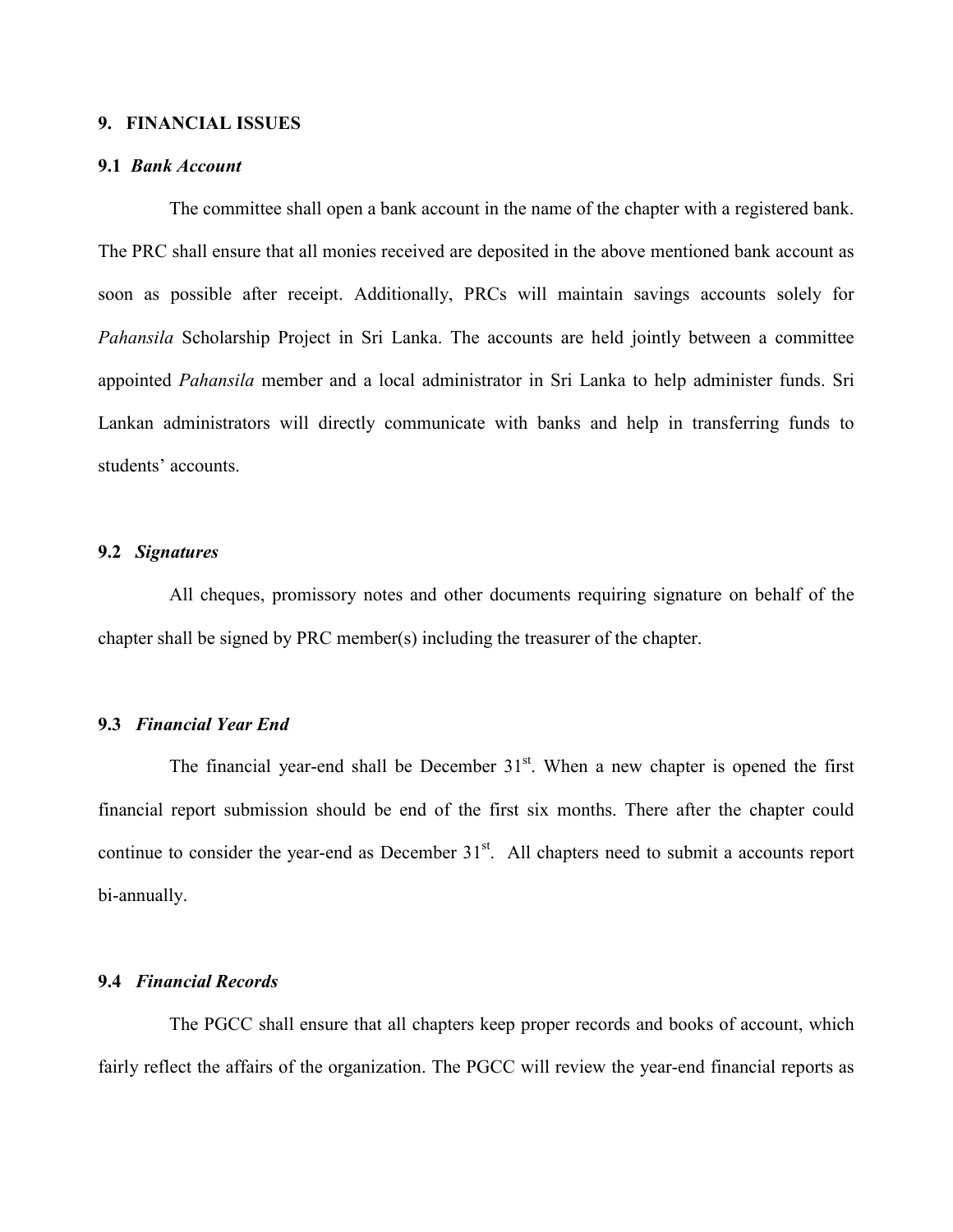well as the bi-annual progress reports in the capacity of an independent party. The bi-annual financial statements shall conform with generally accepted accounting principles and shall include a statement of income and expenditure and a balance sheet of assets and liabilities. A copy of the Annual Financial Statements and bi-annual progressive report shall be made available to all members as soon as possible after close of the financial year including bank records of all the accounts handled under the PRC.

## 9.5 Donations

 Donations are collected monthly, quarterly, bi-annually, or annually at the donors' convenience. All money received, as donations will be used for students. If there is a balance, they will be used in the common pool to be used to sponsor a pool selected student. Without the consent of the donor, money will not be used in administrative work.

#### 9.6 Allocation money for administration

 Special fundraisers will be organized to cover the expense of the administrative work. : When organizing large scale events and if there is any loss, the deficit amount will be covered using future fund raiser or money raised by another fundraiser or by any other means without using the donors money collected for the scholarship fund. Bank interest can be used for administrative work in Sri Lanka, such as postage, stationery. PRC will decide the amount to be allocated to each supervisor and administrator yearly as administrative cost, depending on the requirement and the workload of each volunteer. This amount is subjected to be change yearly. When reimbursing, need to provide receipts and the treasurer of the PRC is responsible to keep accounts.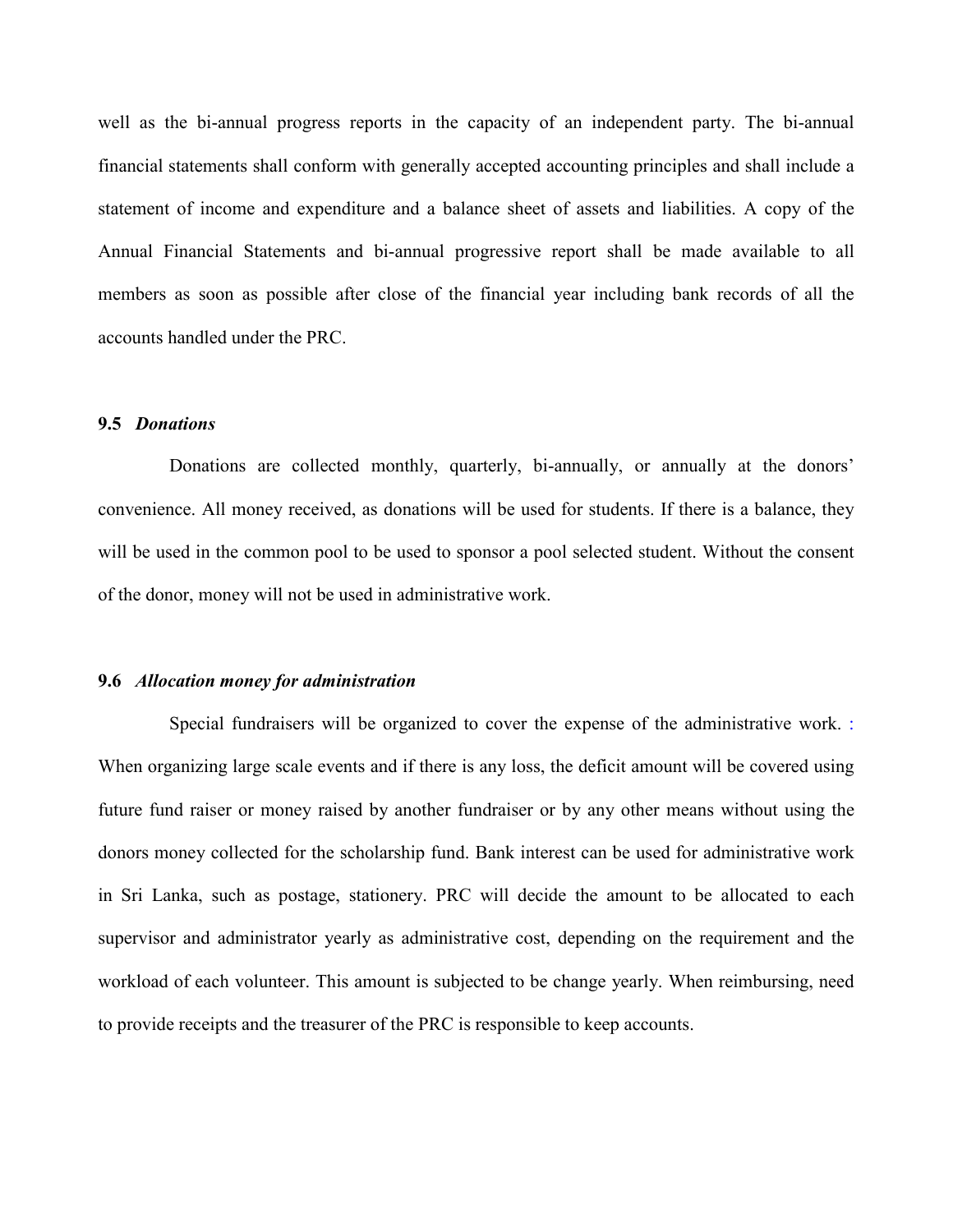## 9.7 Tax Filing

 The Chapters will file Tax files independently. For chapters that do not have a EIN, the tax filing will be done by the PGCC.

## 9.8 Finance handling of PGCC

PGCC will raise money for the common events and general administration work if necessary. Or else PGCC will collect money from the PRCs proportional to the benefit they receive with the consent of the PRCs and on mutual agreement.

## 10. INDEMNITY

Subject to the provisions of any relevant statute, members of the *Pahansila* team and other office bearers shall be indemnified by the association for all acts done by them in good faith on its behalf. It shall be the duty of the organization to pay all costs and expenses which any such person incurs or becomes liable for as a result of any contract entered into, or act done by him or her, in his or her said capacity, in the discharge, in good faith, of his or her duties on behalf of the organization. Subject to the provisions of any relevant statute, no member of the *Pahansila* shall be liable for the acts, receipts, neglects or defaults of any other member or office bearer, or for any loss, damage or expense suffered by the organization, which occurs in the execution of the duties of his or her office, unless it arises as a result of his or her dishonesty, or failure to exercise the degree of care, diligence and skill required by law.